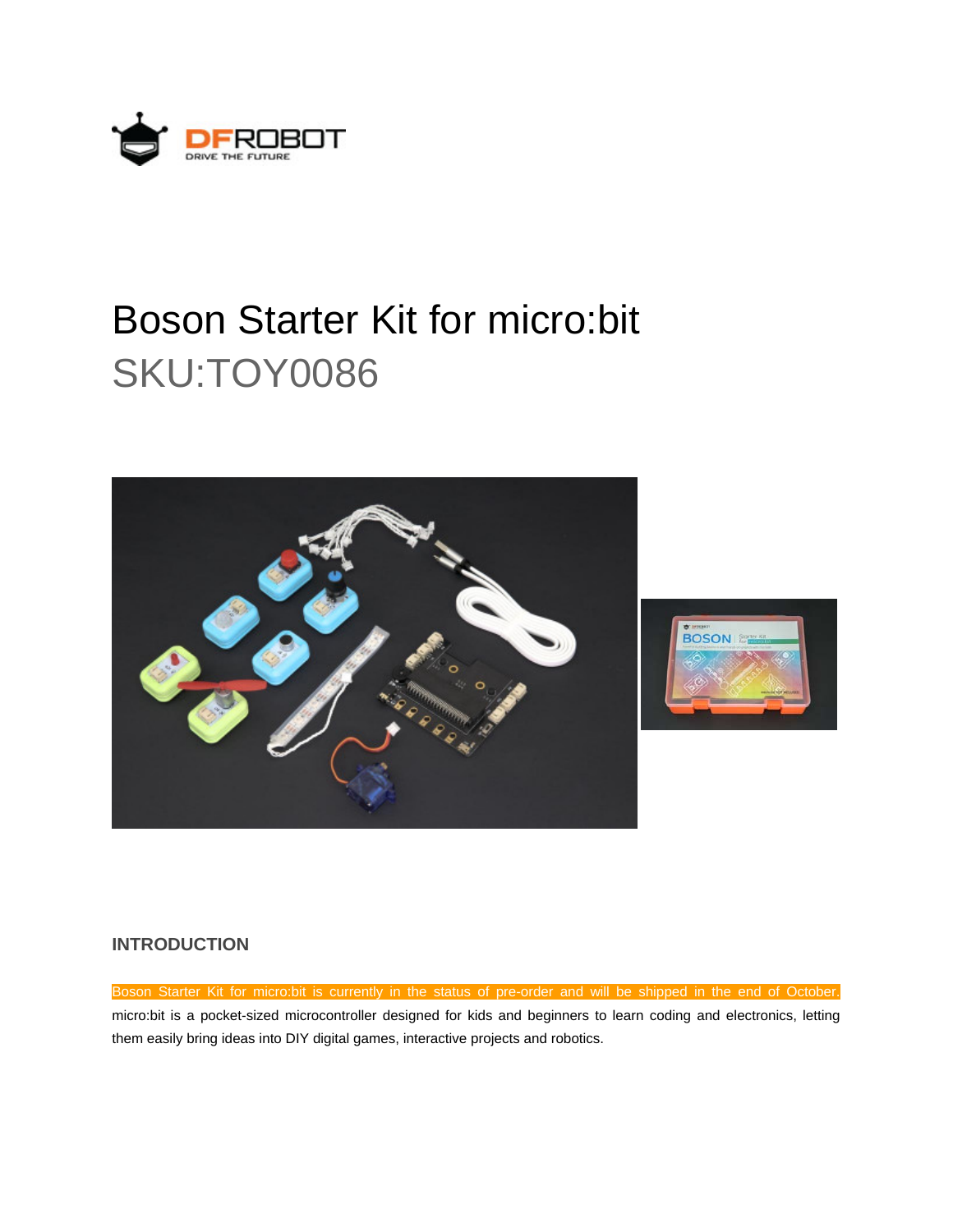

*Micro:bit*

To explore even more possibilities with micro:bit, we have now combined it with DFRobot's Boson modules, a set of modularized electronic blocks, suitable for every kids to start their hands-on journeys of creation.



DFRobot's Boson starter kit for micro:bit includes 8 well selected modules, covering most popular digital and analog sensors and actuators, supporting sound, light and motion interaction. Modules communicates to micro: bit via **3-Pin interface** and are perfectly compatible with Microsoft MakeCode JavaScript online Editor and Python Editor.

Click the link to learn more about DFRobot's Boson module https://www.dfrobot.com/boson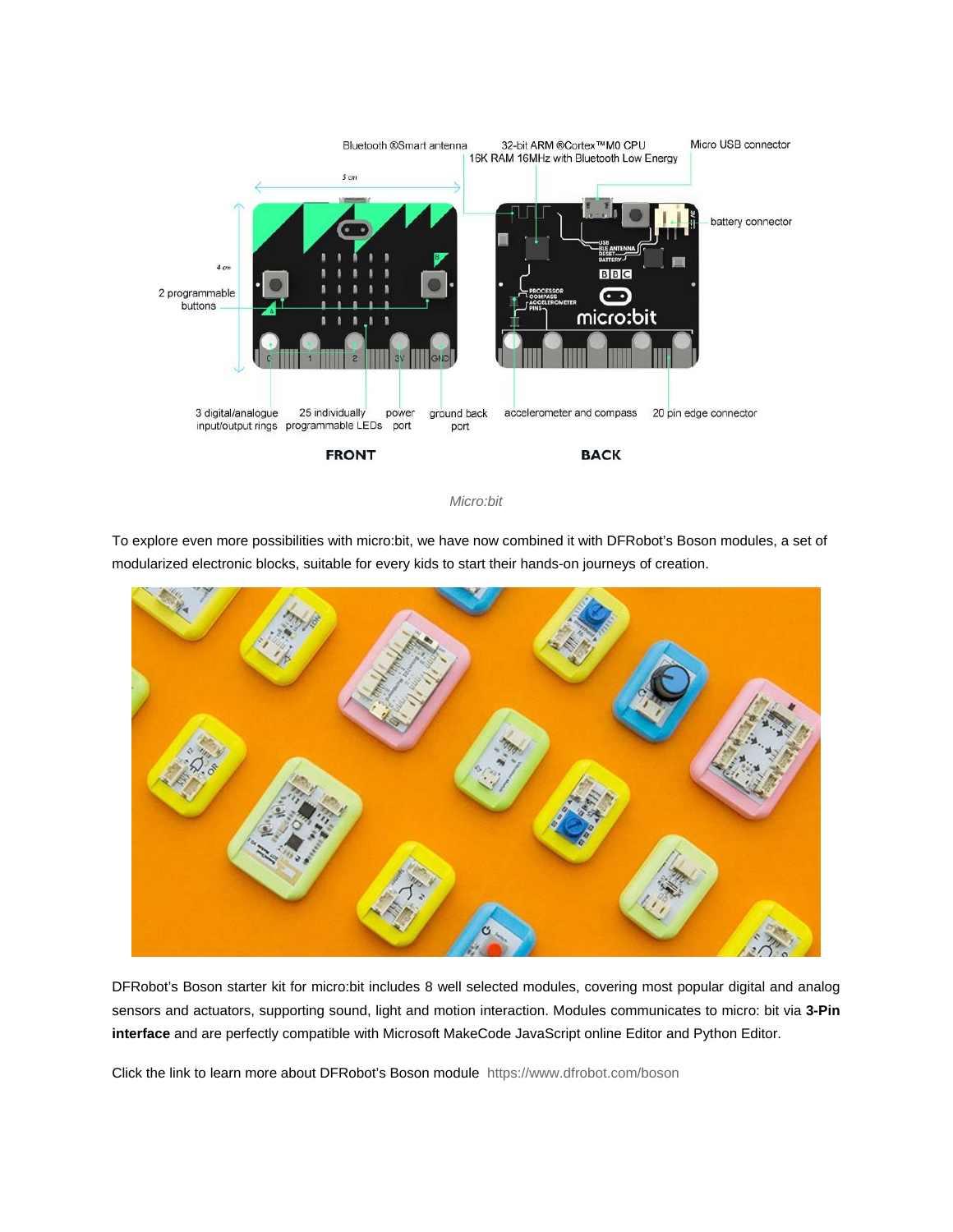The micro:bit expansion board for Boson is used to hoop up Boson modules to micro:bit. The expansion board comes with an edge connector, 6 fool-proof 3-Pin sockets, a 3.5MM headphone jack and a volume knob. Moreover, to ensure a steady current supply for motor and servo, the expansion board can be powered externally through the USB power port.



#### Note: USB power port CANNOT be used to upload program.

To help you easily understand the usage of each module, the kit is provided with a quick start guide, including 4 basic projects with wiring and sample codes. Walk through the guide and create your own invention!



Note: micro:bit is NOT included in the kit. You will need to purchase separately.